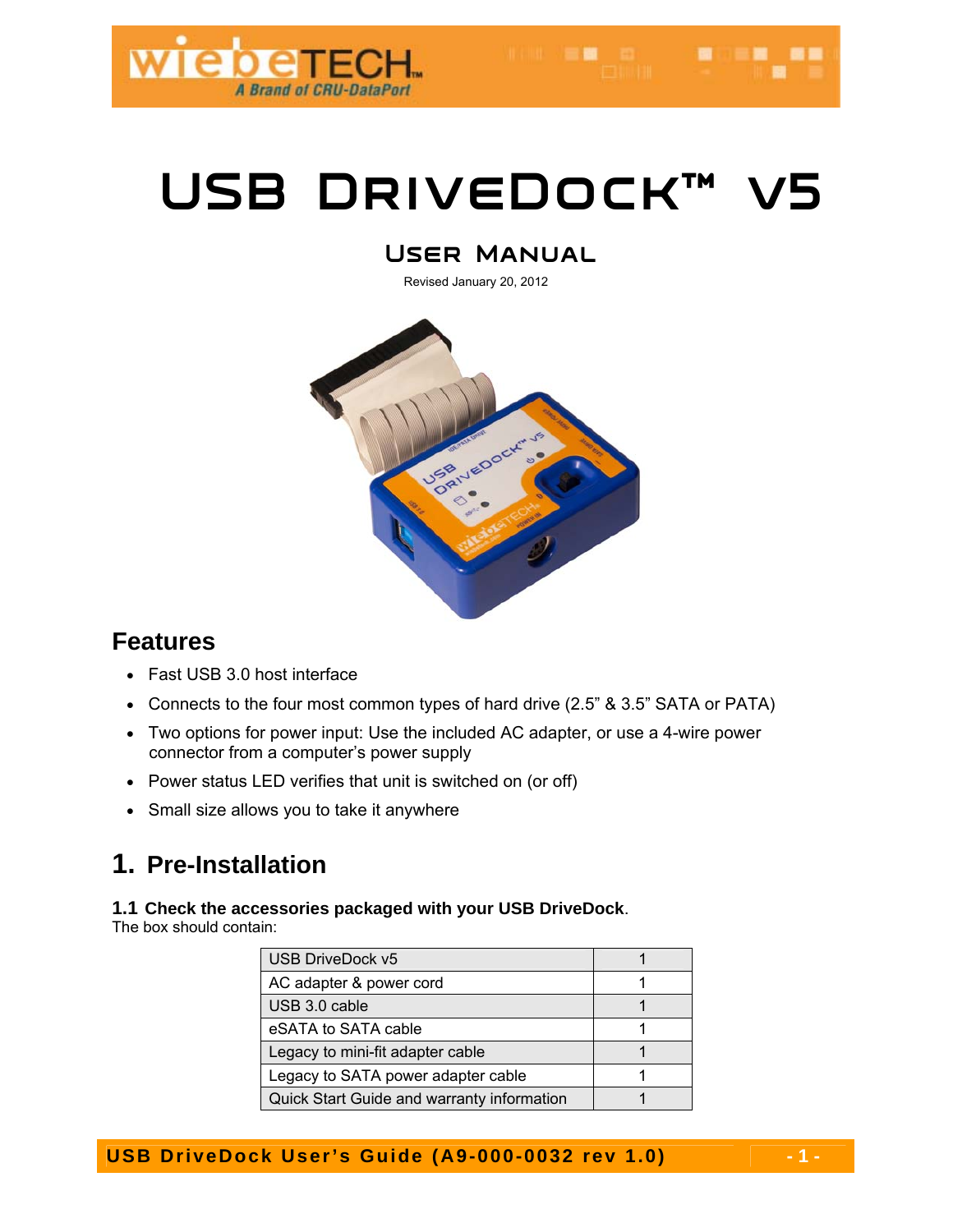#### **CRU-WiebeTech**

**1.2 Take a moment to familiarize yourself with the parts of your USB DriveDock.**



**C** Power switch (" $0$ " = OFF, " $I$ " = ON)

**E** SATA drive connection **F** Drive power connection **G** 2.5″ IDE drive connection

**D** IDE ribbon cable, connects to 3.5" IDE drive

- **1** Drive Access LED
- **2** USB connectivity LED
- **3** Power LED
- **A** USB 3.0 port
- **B** Power input socket (from AC adapter)

## **2. Setup**

- **2.1 Attaching SATA Drives (3.5" & 2.5")**
- **a)** Insert the legacy to mini-fit adapter cable into the Drive Power connection on USB DriveDock.
- **b)** Connect the legacy to SATA power adapter cable to the legacy to mini-fit adapter cable from step a).
- **c)** Attach the other end of the legacy to SATA power adapter cable into the SATA connection on the drive.
- **d)** Plug the eSATA to SATA cable into the SATA drive connection on USB DriveDock and into the eSATA connection on the drive.

#### **2.2 Attaching IDE/PATA Drives (3.5" & 2.5")**

**a)** Configure the jumpers on your hard drive. The drive must be set to the Master setting. Consult the instructions for your drive (some drives display configuration information on the drive's label). A few drives have both "Master with Slave Present" and "Master without Slave" options. Choose the latter in this case. In rare cases, if the Master setting does not work then try Cable Select.

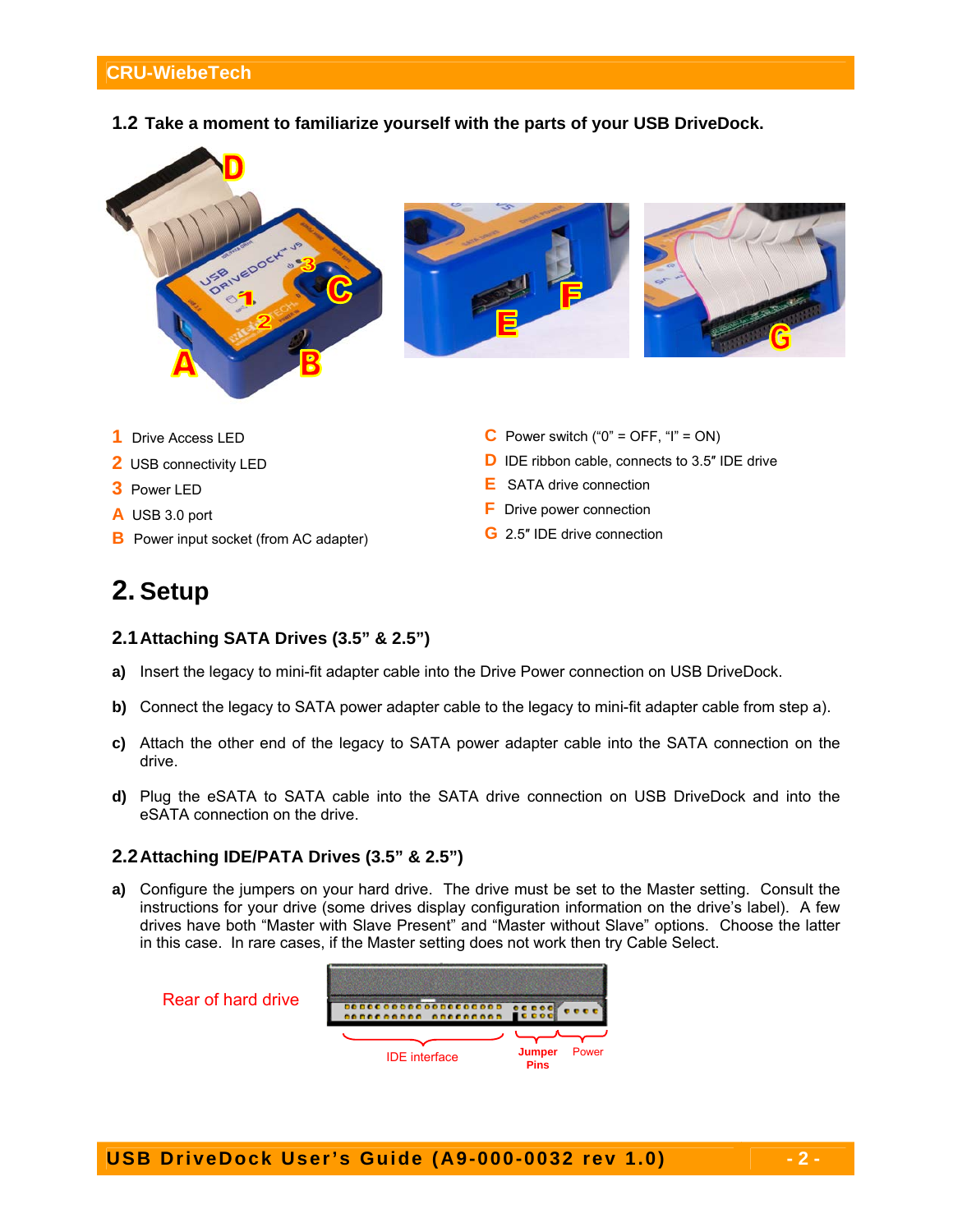**b)** With 3.5" drives, attach the free end of the IDE ribbon cable to the back of the hard drive. The connector is keyed to insert only one way. The IDE pins on the hard drive are fragile, so be very careful when inserting or removing the IDE connector

With 2.5" drives, lift up the IDE ribbon cable, and attach the drive to the connecter underneath.

**c)** Attach the legacy to mini-fit adapter cable from the dock into the back of the hard drive. As with the IDE cable, the connector will only fit one way.

#### **2.3 Connecting and Powering USB DriveDock**

- **a)** Connect the USB 3.0 cable from your computer into the corresponding port on the USB DriveDock.
- **b)** Connect power to the USB DriveDock. Use either the included AC adapter or, optionally, you can connect a 4-wire power cable from inside a computer case. This is useful if you wish to access a drive inside a computer without removing it first.

USB DriveDock can use bus power for 2.5" and SSD drives. However, some hard drives have different power requirements especially when spinning up. The USB port can only provide so much power and when it exceeds this amount you may get an error message on the computer. If this occurs we suggest that you use the included AC adapter to power your dock and the attached drive.

Your USB DriveDock is now ready to use! Turn on the unit by moving the power switch to the "I" position. The green drive access indicator will light briefly after the unit is powered up, indicating that USB DriveDock has successfully established communication with the drive. Thereafter, it will light whenever the drive is accessed.

#### **2.4 Using USB DriveDock with Combo Adapters**

CRU-WiebeTech offers optional Combo Adapters that can allow your USB DriveDock to access many additional types of drives. Follow these three simple steps to use a Combo Adapter with your dock:

- **a)** Attach USB DriveDock's 4-wire power connector to the adapter.
- **b)** Connect USB DriveDock's drive cable to the corresponding connector on the adapter.
- **c)** Connect the drive to the adapter.

You are now ready to use USB DriveDock to access the drive. Combo Adapters are available for SATA drives, notebook drives, MicroDrives, ZIF drives, and more. See the WiebeTech website for more details (www.wiebetech.com).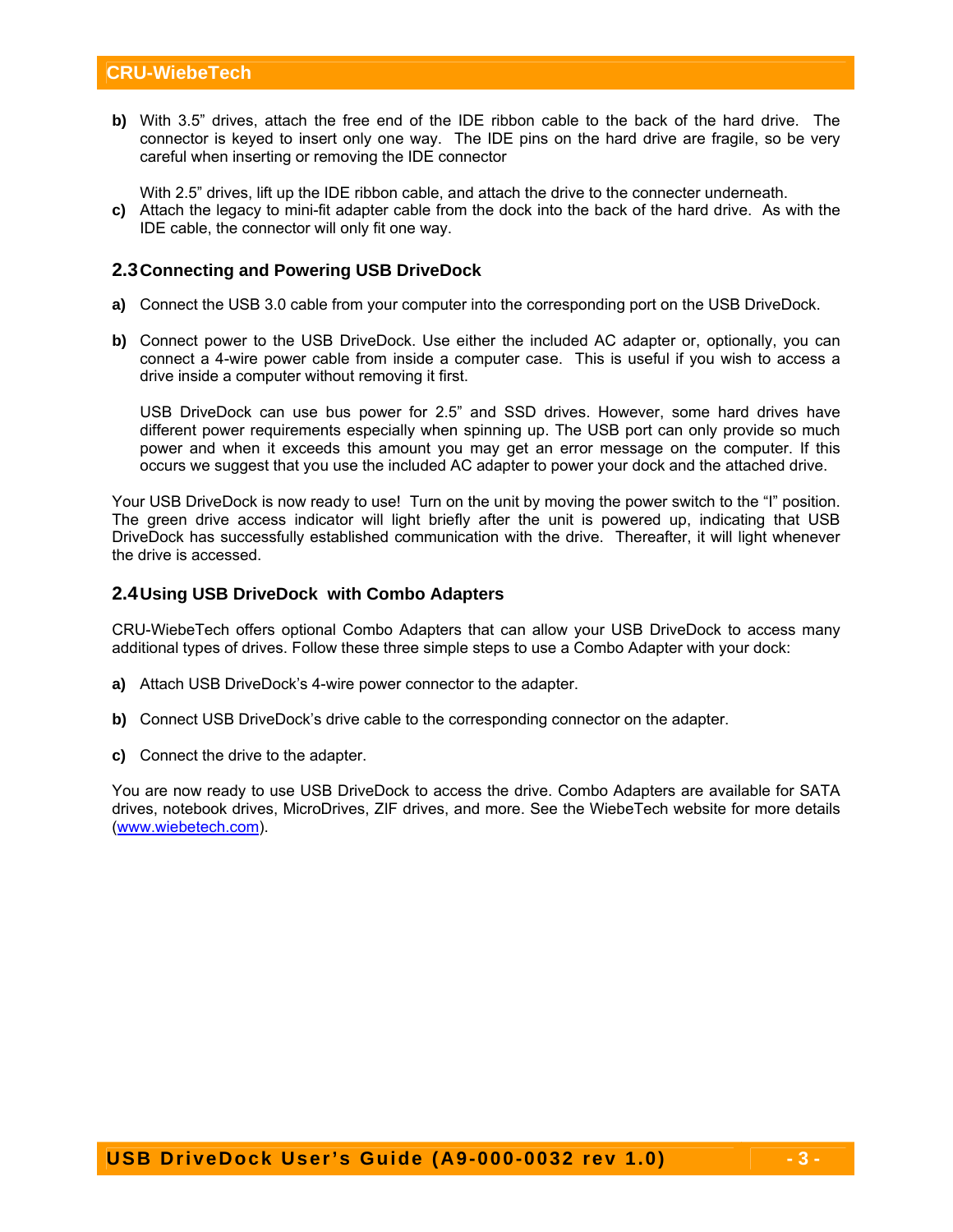## **3. Usage with Mac and Windows Operating Systems**



**3.1 Usage with Mac OS X**

#### **3.1.1 Compatibility**

USB DriveDock does not require drivers for operation under Mac OS X. However, if you install a host card specifically to work with this product, that card may require drivers. See your card's User Manual for drivers and instructions.

#### **3.1.2 Using Volumes**

The hard drive attached to the USB DriveDock will appear as an icon representing the drive's volume on the desktop. You can begin using the volume right away. If the drive is unformatted, a message will appear on the desktop saying that the disk is unreadable.

Eject the volume before powering down the unit by dragging the volume's icon to the trash bin, or by selecting the volume then pressing Command-E. Shutting down the unit without first ejecting the volume can result in data loss.



#### **3.1.3 Booting from your USB DriveDock**

Some Macs support booting from an external device. To activate this feature, you must first install OS X on the external volume. The easiest way to do this is to clone an existing system drive using a utility such as Carbon Copy Cloner or Super Duper. Next, go to System Preferences  $\rightarrow$  Startup Disk. A window will list the available bootable volumes. Select the volume from which you wish to boot. Another method is to hold down the Option key during boot up. A screen should appear that allows you to select the volume you wish to use. This is useful if you wish to boot from your dock only some of the time.



### **3.2 Usage with Windows operating systems**

#### **3.2.1 Compatibility**

USB DriveDock does not require drivers for operation under Windows XP, Vista, or 7. However, if you install a host card specifically to work with this product, that card may require drivers. See your card's User Manual for drivers and instructions.

#### **3.2.2 Using Volumes**

When the dock and drive are properly connected and turned on, a window may open to allow you access to the volume. If no window appears, you can find the volume by double-clicking the "My Computer" icon.

Eject the volume before powering down the unit by single-clicking the green arrow icon on the task bar, then selecting "Safely remove…." Windows will indicate when it is safe to disconnect the dock. Shutting down the unit without first ejecting the volume can result in data loss.



#### **3.2.3 Booting from USB DriveDock**

Some PC motherboards support booting from an external device. To activate this feature, you will need to adjust the motherboard's BIOS settings. Check with your motherboard's manufacturer or owner's manual for details.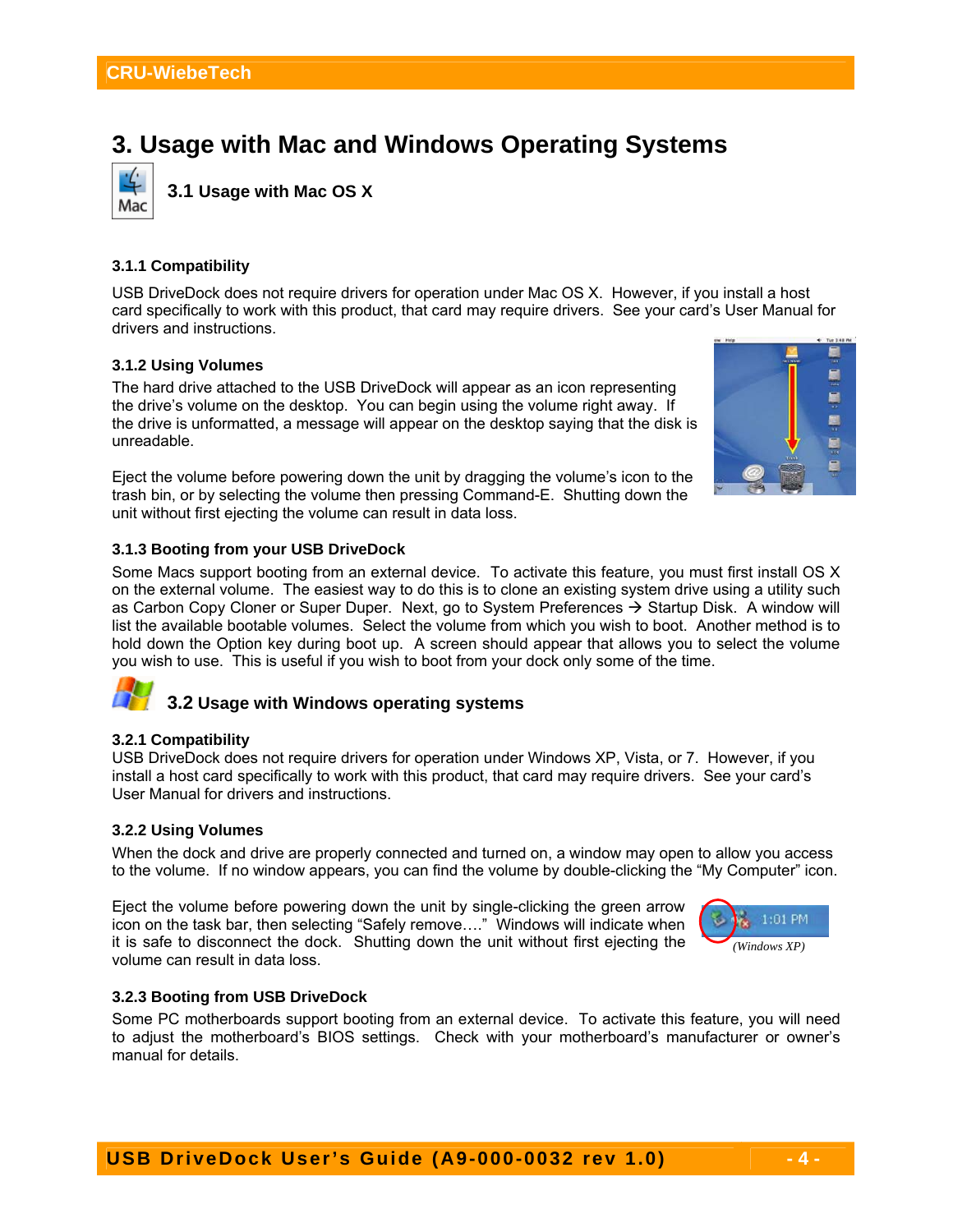# **4. Frequently Asked Questions**

**Q:** My USB DriveDock works great with SATA drives but I am having compatibility issues with IDE/PATA drives. What should I do?

**A:** First check to make sure the SATA power/data cable is unplugged from the SATA drive connector on the dock. IDE/PATA drives cannot be recognized if a SATA cable is plugged in. Next check to make sure the 4-pin power cable is plugged into the IDE/PATA drive. If the power and host connection are securely attached to the Forensic UltraDock, then the IDE cable may be faulty. Contact Technical Support for further instructions.

**Q:** Why does my dock experience errors or unmount during long file transfers?

**A:** The environment in which the dock is used can affect its performance. The surface that the dock and drive are set upon may not allow heat to dissipate away from the units. The bottom plate supplied with the product will help to dissipate heat away from the hard drive and dock. If placed on a non-conductive surface, the drive or dock may suffer heat related failures. After cooling, the units usually return to a useable state. Occasionally these heat-related failures can be permanent.

**Q:** I am trying to bus power my drive and my computer is telling me that the USB device is drawing too much power. How can I fix this?

**A:** Some hard drives have different power requirements especially when spinning up. The USB port can only provide so much power and when it exceeds this amount you will get a similar error to the above message. When this occurs we suggest that you use the included AC adapter to power your USBDDv5 and the drive attached.